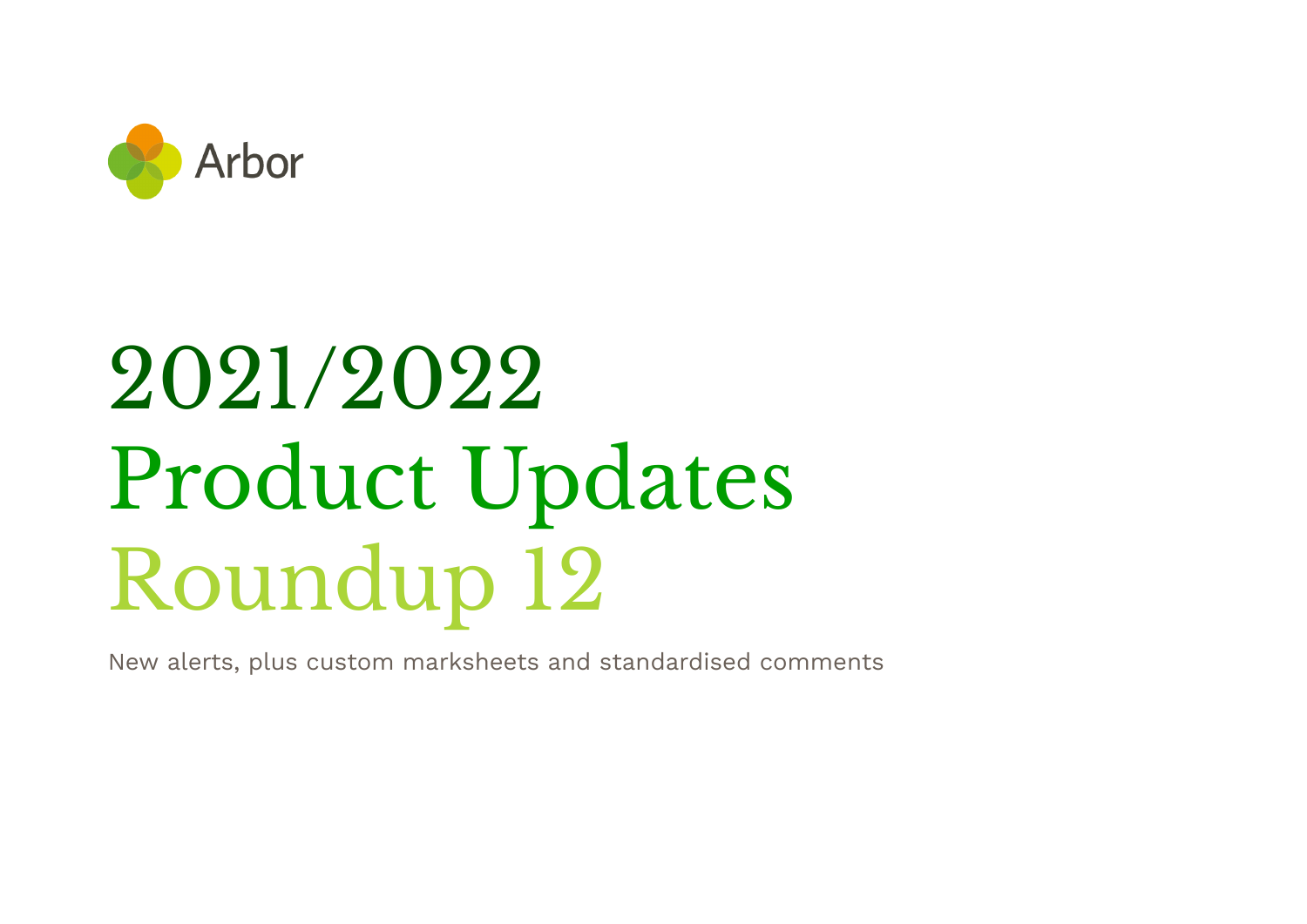# The Headlines

#### Assessments

Want to show different information on marksheets based on the student group or assessment? With custom [marksheets,](https://support.arbor-education.com/hc/en-us/articles/4411352667153-How-to-set-up-custom-marksheets-for-different-assessments) you can include any columns you want, in any order, for any subject.

We've also made column ordering on all class marksheets sticky (not only custom ones), so if you sort or move your columns around, they'll be in that same place when you return!

#### Marksheet for Course: Maths: Year 11: 11/Ma2

|  | ± Download ▼<br>Showing 25 results |  |                                            |                    |                  |                  |                         |  |
|--|------------------------------------|--|--------------------------------------------|--------------------|------------------|------------------|-------------------------|--|
|  | Student                            |  | SEN at any time this a Course Name (Bottom | Autumn vs Baseline | Spring vs Autumn | Summer vs Spring | Spring Term<br>P8 Maths |  |
|  | <b>Allery Lazar</b>                |  | 11/Ma2                                     |                    |                  |                  |                         |  |
|  | <b>Badsey Brandon</b>              |  | 11/Ma2                                     |                    |                  |                  |                         |  |

### Comment formatting

We've removed the resize, recolour font changer, text alignment and hyperlink options for marksheet and report cards comments. This means you can only add formatting that will pull through, and your comments can be easily standardised.

Want to quickly reset the formatting of your report card comments? Just click the **Reformat Comments** button!

#### $I$   $\cup$   $\equiv$   $\equiv$  Snippets... B

### Custom group alerts

When someone joins or leaves a custom group, your staff can now be notified

Alerts (2)

Ashley Anderson has joined Persistent Absentees ... x # Today, 10:17

from their homepage or via email. This means it's easy to trigger alerts about anything from high attendance absences, to behaviour, to joining a demographic group, when used with Automatic Membership Criteria. See how to set these up [here!](https://support.arbor-education.com/hc/en-us/articles/115003589633-Create-and-use-Custom-Groups#creating-a-custom-group-0-1)

We've also renamed **Student Alerts** to **Alerts** on your homepage, as you could get a Custom group alert about staff or guardians.

# What else is new?

- Report on Student and Staff Meal Registers in the Custom Report Writer: [Reporting](https://support.arbor-education.com/hc/en-us/articles/203792082-Reporting-on-Meals#using-the-custom-report-writer-0-1) on Meals
- The *School > Timetable > Student > Timetable Gaps* report now defaults to the lowest year group at your school, but you can change this using the filters.
- When assigning cover and selecting a room, the drop-down list will now tell you which rooms are already in use. We'll soon also be adding this to the *Room Changes* area.
- On the Group MIS, there's a new button to log into a school by selecting a school on the *Institutions > Browse* page.